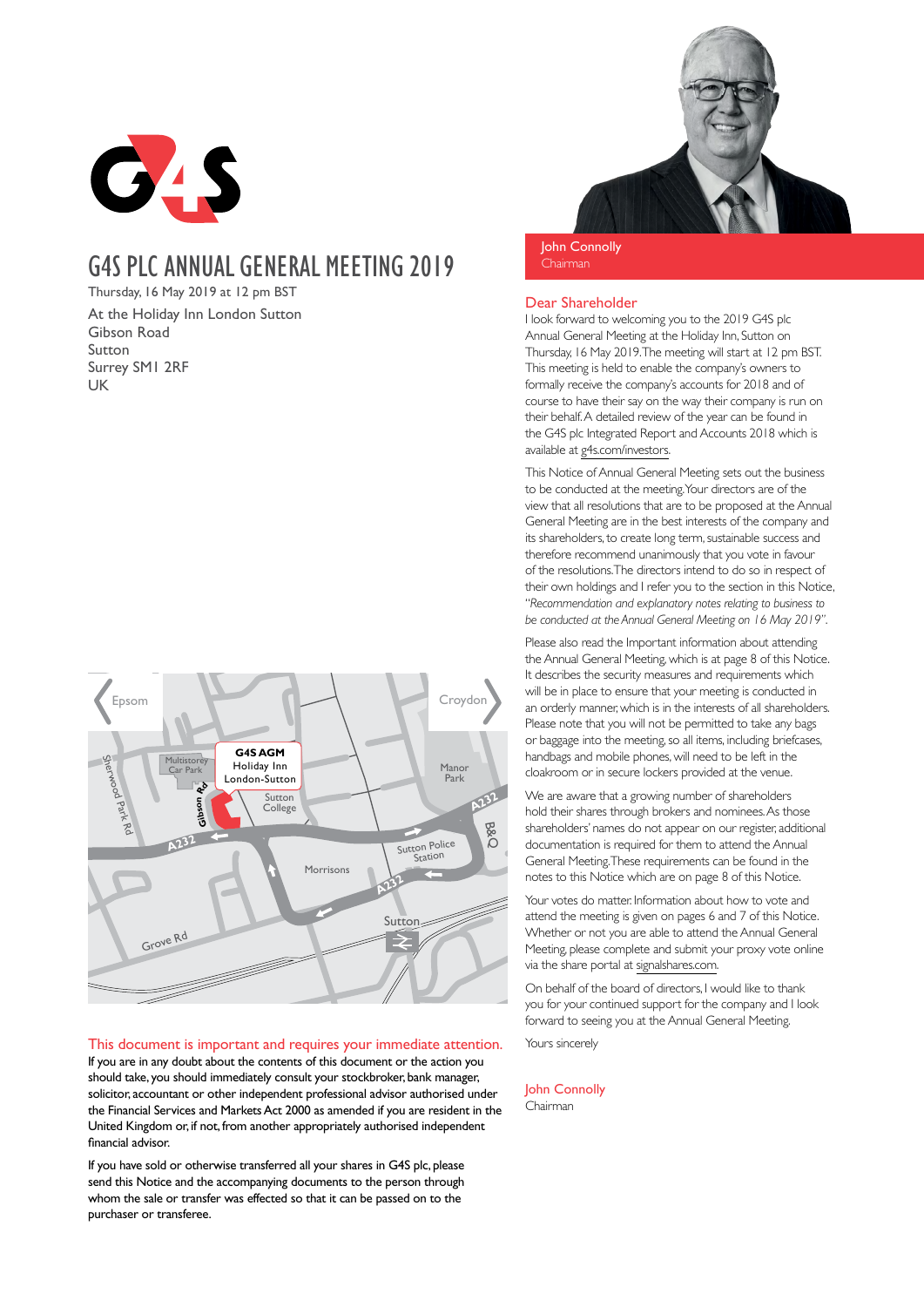Notice is hereby given that the Annual General Meeting of G4S plc will be held in the Orchard Suite at the Holiday Inn London Sutton, Gibson Road, Sutton, Surrey SM1 2RF on Thursday, 16 May 2019 at 12 pm BST in order to consider and, if thought fit, to pass the following Resolutions:

Resolutions 1 to 16 will be proposed as ordinary resolutions. Resolutions 17 to 20 will be proposed as special resolutions.

# Report and Accounts

1. To receive the financial statements of the company for the year ended 31 December 2018 and the reports of the directors and auditor thereon.

# Remuneration

2. To approve the Directors' Remuneration Report (other than the part containing the Directors' Remuneration Policy) as set out in the company's integrated report and accounts for the year ended 31 December 2018.

# **Dividend**

3. To declare a final dividend for the year ended 31 December 2018 of 6.1 Ip (DKK 0.5321) for each ordinary share in the capital of the company.

# **Directors**

- 4. To elect Elisabeth Fleuriot as a director.
- 5. To re-elect Ashley Almanza as a director.
- 6. To re-elect John Connolly as a director.
- 7. To re-elect Winnie Kin Wah Fok as a director.
- 8. To re-elect Steve Mogford as a director.
- 9. To re-elect John Ramsay as a director.
- 10. To re-elect Paul Spence as a director.
- 11. To re-elect Barbara Thoralfsson as a director.

12. To re-elect Tim Weller as a director.

#### Auditor

- 13. To re-appoint PricewaterhouseCoopers LLP as auditor of the company to hold office until the conclusion of the next Annual General Meeting of the company.
- 14. To authorise the audit committee of the board to determine the remuneration of the auditor.

# Authority to Make Political **Donations**

- 15. That, in accordance with sections 366 and 367 of the Companies Act 2006 (the "Act"), the company and all companies which are subsidiaries of the company during the period when this Resolution 15 has effect be and are hereby unconditionally authorised to:
	- (i) make political donations to political parties or independent election candidates not exceeding £50,000 in total;
- (ii) make political donations to political organisations other than political parties not exceeding £50,000 in total; and
- (iii) incur political expenditure not exceeding  $£50,000$  in total;

(as such terms are defined in the Act) during the period beginning with the date of the passing of this Resolution and ending at the conclusion of the next Annual General Meeting of the company provided that the authorised sum referred to in paragraphs (i), (ii) and (iii) above may be comprised of one or more amounts in different currencies which, for the purposes of calculating the said sum, shall be converted into pounds sterling at the exchange rate published in the London edition of the Financial Times on the date on which the relevant donation is made or expenditure incurred (or the first business day thereafter) or, if earlier, on the day in which the company enters into any contract or undertaking in relation to the same.

# Directors' Authority to Allot

- 16. That the directors be and are hereby generally and unconditionally authorised pursuant to and in accordance with section 551 of the Companies Act 2006 (the "Act") to exercise all the powers of the company to allot shares in the company or grant rights to subscribe for, or convert any security into, shares in the company:
	- (i) up to an aggregate nominal amount of £129,299,000; and
	- (ii) comprising equity securities (as defined in section 560 of the Act) up to a further aggregate nominal amount of £129,299,000 provided that they are offered by way of a rights issue to holders of ordinary shares on the register of members at such record date(s) as the directors may determine where the equity securities respectively attributable to the interests of the ordinary shareholders are proportionate (as nearly as may be practicable) to the respective numbers of ordinary shares held or deemed to be held by them on any such record date(s), subject to such exclusions or other arrangements as the directors may deem necessary or expedient to deal with treasury shares, fractional entitlements, record dates, shares represented by depositary receipts, legal or practical problems arising under the laws of any territory or the requirements of any relevant regulatory body or stock exchange or any other matter;

provided that this authority shall expire at the conclusion of the next Annual General Meeting of the company or, if earlier, on the 15 August 2020, save that the company shall be entitled to make offers or enter into agreements before the expiry of such authority which would or might require relevant securities to be allotted after such expiry and the directors shall be entitled to allot relevant securities pursuant to any such offer or agreement as if this authority had not expired; and all unexpired authorities granted previously to the directors to allot relevant securities under section 551 of the Act shall cease to have effect at the conclusion of this Annual General Meeting (save to the extent that the same are exercisable pursuant to section 551(7) of the Act by reason of any offer or agreement made prior to the date of this Resolution which would or might require shares to be allotted or rights to be granted on or after that date).

# Authority for the Disapplication of Statutory Pre-emption Rights

- 17. That, subject to the passing of Resolution 16, the directors be and are hereby authorised to allot equity securities (as defined in the Companies Act 2006 (the "Act")) for cash under the authority given by that resolution and/or to sell ordinary shares held by the company as treasury shares for cash as if section 561 of the Act did not apply to any such allotment or sale, such authority to be limited to:
	- (i) the allotment of equity securities and sale of treasury shares for cash in connection with an offer of equity securities (but in the case of the authority granted under paragraph (ii) of Resolution 16 above, by way of rights issue only) to or in favour of the holders of shares on the register of members at such record date(s) as the directors may determine where the equity securities respectively attributable to the interests of the shareholders are proportionate (as nearly as may be practicable) to the respective numbers of shares held by them on any such record date(s), but subject to such exclusions or other arrangements as the directors may deem necessary or expedient in relation to fractional entitlements, treasury shares, record dates, shares represented by depositary receipts, legal or practical problems arising under the laws of any territory or the requirements of any relevant regulatory body or stock exchange or any other matter; and
	- (ii) the allotment of equity securities or sale of treasury shares (otherwise than under sub-paragraph (i) of this Resolution 17) up to a nominal amount of £19,394,000;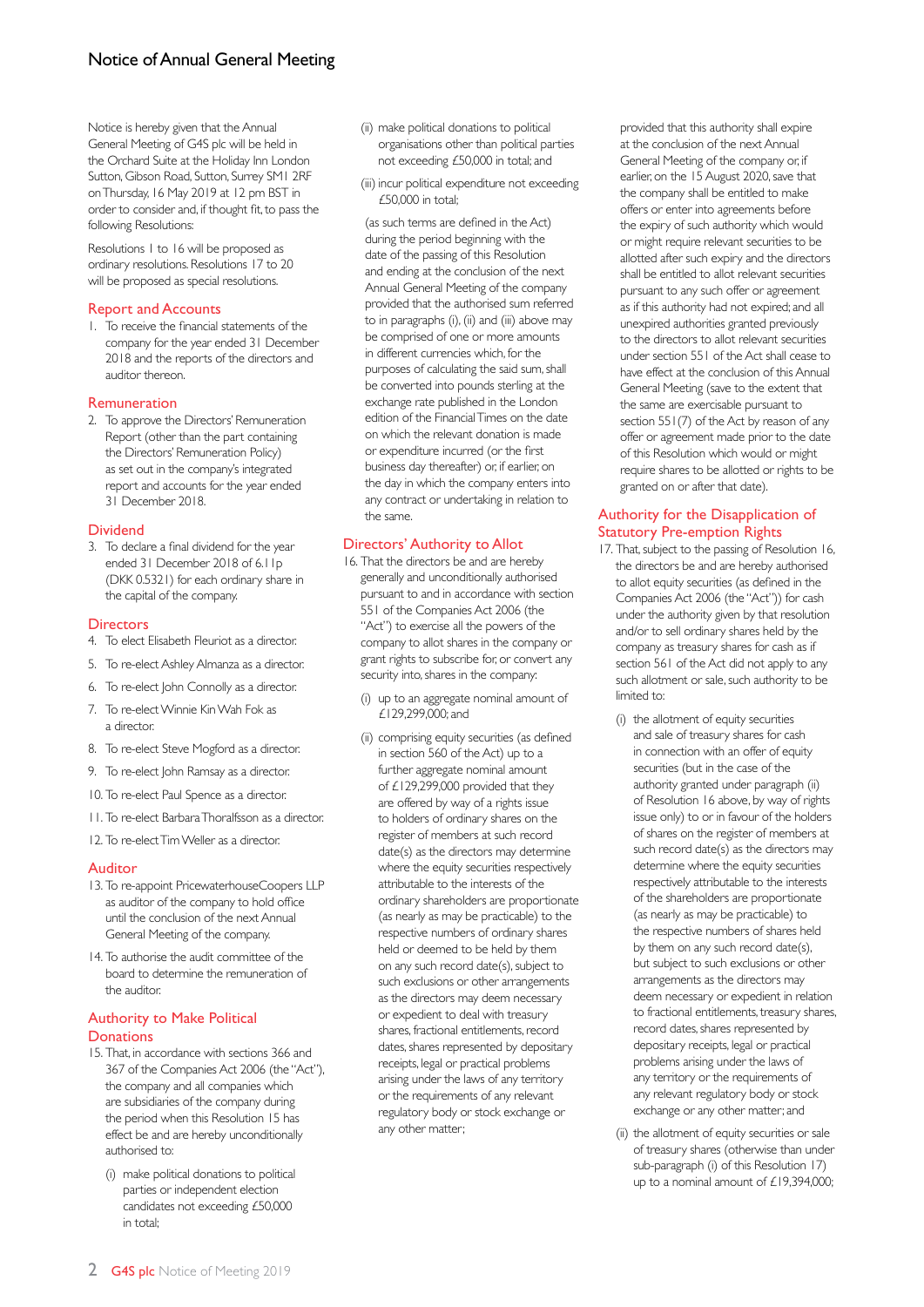provided that this authority shall expire at the conclusion of the next Annual General Meeting of the company, or if earlier, close of business on 15 August 2020, save that the company shall be entitled to make offers or enter into agreements before the expiry of such authority which would or might require equity securities to be allotted (and treasury shares to be sold) after the authority expires and the directors may allot equity securities (and sell treasury shares) under any such offer or agreement as if the authority had not expired.

#### Additional Authority for the Disapplication of Statutory Pre-emption Rights

- 18. That, subject to the passing of Resolution 16, the directors be authorised, in addition to any authority granted under Resolution 17, to allot equity securities (as defined in the Companies Act 2006 (the "Act")) for cash under the authority given by that resolution and/or to sell ordinary shares held by the company as treasury shares for cash as if section 561 of the Act did not apply to any such allotment or sale, such authority to be:
	- (i) limited to the allotment of equity securities or sale of treasury shares up to a nominal amount of £19,394,000; and
	- (ii) used only for the purpose of financing (or refinancing, if the authority is to be used within six months after the original transaction) a transaction which the board of the company determine to be an acquisition or other capital investment of a kind contemplated by the Statement of Principles on Disapplying Pre-Emption Rights most recently published by the Pre-Emption Group prior to the date of this Notice;

provided that this authority shall expire at the conclusion of the next Annual General Meeting of the company, or if earlier, close of business on 15 August 2020, save that the company shall be entitled to make offers or enter into agreements before the expiry of such authority which would or might require equity securities to be allotted (and treasury shares to be sold) after the authority expires and the directors may allot equity securities (and sell treasury shares) under any such offer or agreement as if the authority had not expired.

# Authority to Purchase Own Shares

- 19. That the company be and is hereby generally and unconditionally authorised for the purposes of section 701 of the Companies Act (the "Act"), to make market purchases (within the meaning of section 693(4) of the Act) of ordinary shares of 25p each in the capital of the company on such terms and in such manner as the directors may from time to time determine, provided that:
	- (i) the maximum number of such shares which may be purchased is 155,159,000;
	- (ii) the minimum price which may be paid for each such share is 25p (exclusive of all expenses);
	- (iii) the maximum price (excluding expenses) which may be paid for any such share is the higher of (a) an amount equal to 105% of the average of the middle market quotations for a share in the company as derived from The London Stock Exchange Daily Official List for the five business days immediately preceding the day on which such share is to be purchased and (b) the price of the last independent trade and the highest current independent bid for a share in the company on the trading venues where the market purchases by the company pursuant to the authority conferred by this Resolution 19 will be carried out; and
	- (iv) this authority shall expire at the conclusion of the Annual General Meeting of the company to be held in 2020 (except in relation to the purchase of such shares the contract for which was entered into before the expiry of this authority and which might be executed wholly or partly after such expiry).

# Notice Period for General Meetings Other Than AGMs

20. That a general meeting of the company, other than an Annual General Meeting, may be called on not less than 14 clear days' notice.

By order of the board

# Celine Barroche

Company Secretary

2 April 2019 5th Floor, Southside 105 Victoria Street London SW1E 6QT

Company No. 4992207

LEI Code 549300L3KWKK8X35QR12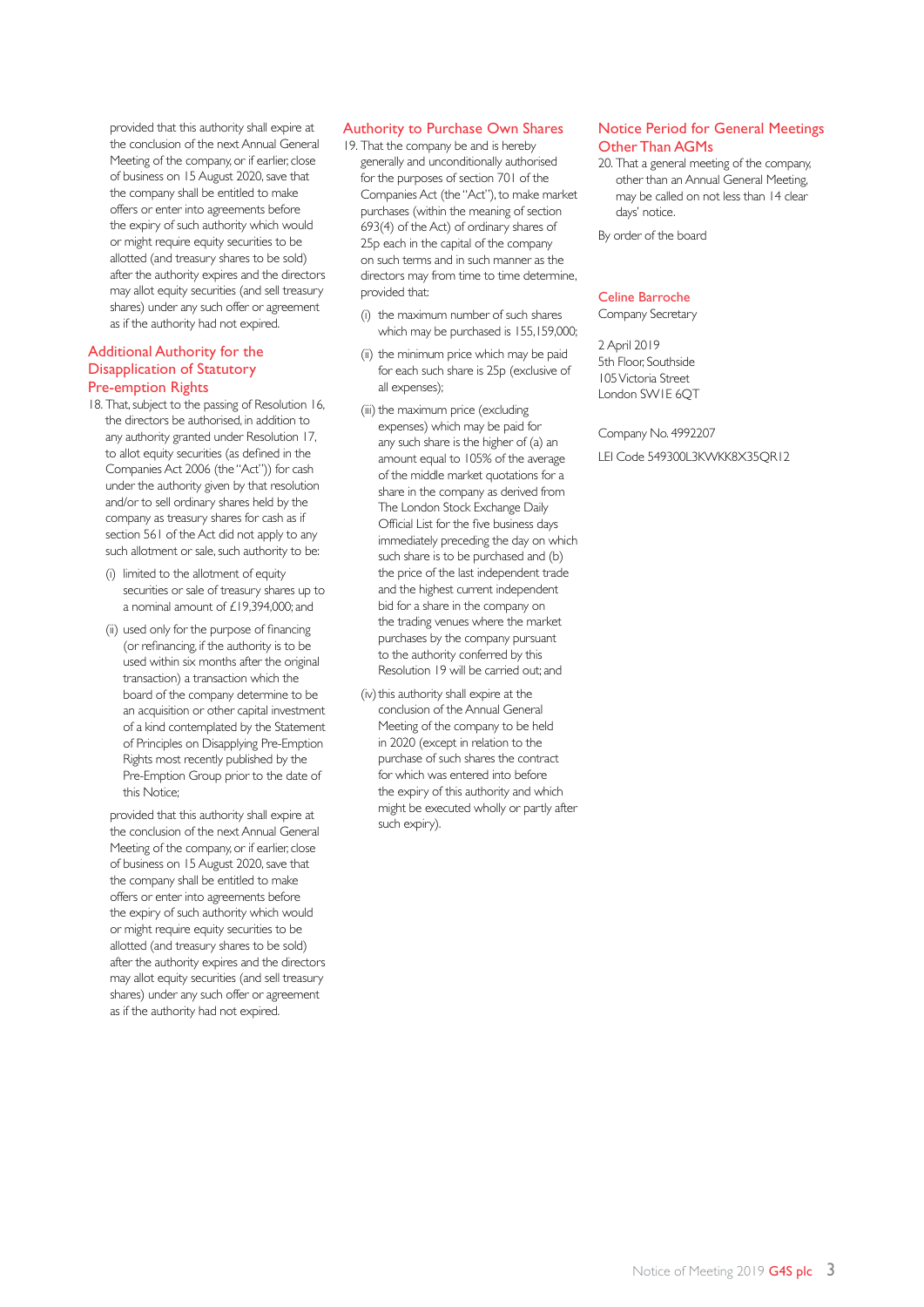# Recommendation and explanatory notes relating to business to be conducted at the Annual General Meeting on 16 May 2019

The board of G4S plc considers that the Resolutions set out in this Notice are likely to promote the success of the company and are in the best interests of the company and its shareholders as a whole. The directors unanimously recommend that you vote in favour of the Resolutions as they intend to do in respect of their own beneficial holdings. The ordinary resolutions (Resolutions 1 to 16) will be passed if there are more votes cast for the resolution than those cast against it. The special resolutions (Resolutions 17 to 20) will be passed if at least 75% of the votes cast are in favour of the resolution.

#### Financial statements of the company (Resolution 1)

The chairman will present the financial statements of the company for the year ended 31 December 2018 and the reports of the directors and auditor thereon to the Annual General Meeting.

#### Remuneration (Resolutions 2)

Resolution 2 is the resolution to approve the Directors' Remuneration Report (other than the part setting out the Directors' Remuneration Policy). As this is an advisory resolution, it does not affect the future remuneration paid to any director.

#### Final dividend (Resolution 3)

A final dividend of 6.11p (DKK 0.5321) per ordinary share for the year ended 31 December 2018 is recommended by the directors for payment. If the recommended final dividend is approved, it will be paid on 14 June 2019 to all ordinary shareholders who were on the register of members at the close of business on 3 May 2019.

# Election and re-election of directors

# (Resolutions 4 to 12)

Resolutions 4 to 12 deal with the election and re-election of directors. Elisabeth Fleuriot offers herself for election as a director of the company. Ashley Almanza, John Connolly, Winnie Kin Wah Fok, Steve Mogford, John Ramsay, Paul Spence, Barbara Thoralfsson and Tim Weller offer themselves for re-election in accordance with the requirements of the 2018 UK Corporate Governance Code (the "2018 Code") which provides for all directors of companies with a premium listing to be subject to re-election by shareholders every year.

In accordance with the 2018 Code the board has confirmed, following a performance evaluation, that all directors standing for re-election continue to make a substantial contribution to the leadership and governance of the company and their contribution is, and continues to be, important to the company's long term sustainable success. They continue to be effective and demonstrate commitment to their roles and their respective skills complement each other to enhance the overall operation of the board. This effectiveness is based on a number of factors, which help enhance the company's strategy. This includes their business skills, industry experience and other considerations, such as diversity in terms of gender, nationality, skills, personal attributes and experience.

The board has also considered whether each of the independent non-executive directors is free from any relationship that could materially interfere with the exercise of his or her independent judgment and has determined that each continues to be considered to be independent and is able to dedicate sufficient time to their role and responsibilities.

Elisabeth Fleuriot was appointed to the board as a Non-Executive Director on 18 June 2018 and is standing for election. She has over 20 years' experience in senior executive management roles in FMCG multinational companies based in Europe, the US and Asia, including as Chief Executive of Thai Union Europe & Africa for 4 years and Senior Vice president, Emerging Markets for the Kellogg Company for 12 years. Her wide international management experience in developed and emerging markets, as well as her deep understanding of CSR matters and keen interest in sustainable development, will be extremely valuable. The board fully supports her election.

Biographies of each of the directors seeking election or re-election are set out in the Appendix to this Notice.

#### Appointment of auditor and auditor's

remuneration (Resolutions 13 and 14) Resolution 13 relates to the re-appointment of PricewaterhouseCoopers LLP ("PwC") as the company's auditor to hold office until the next Annual General Meeting of the company.

Resolution 14 authorises the Audit Committee of the board to set the auditor's remuneration.

The G4S group audit was put out to tender in 2014. PwC was appointed the Group's new external auditor for the 2015 financial year and re-appointed at each subsequent Annual General Meeting. Further details in relation to the assessment of the effectiveness of the external audit process and the policy on non-audit services are set out in the Audit Committee Report on page 98 of the Integrated Report and Accounts 2018.

#### Political donations (Resolution 15)

Resolution 15 deals with the rules on political donations contained in the Act. Under these rules, political donations to any political parties, independent election candidates or political organisations or the incurring of political expenditure are prohibited unless authorised by shareholders in advance. What constitutes a political donation, a political party, a political organisation, or political expenditure is not easy to decide as the legislation is capable of wide interpretation. Sponsorship, subscriptions, payment of expenses, paid leave for employees fulfilling public duties and support for bodies representing the business community in policy review or reform, may fall within this.

Therefore, notwithstanding that the company has not made political donations requiring shareholder authority in the past, and has no intention either now or in the future of making any such political donation or incurring any such political expenditure in respect of any political party, political organisation or independent election candidate, the board has decided to put forward Resolution 15, which is the same as the resolution on this subject which was passed at the company's Annual General Meeting held on 15 May 2018. This will allow the company to support the community and put forward its views to wider business and government interests without running the risk of being in breach of the law. This authority will cover the period from the date Resolution 15 is passed until the conclusion of the next Annual General Meeting of the company. As permitted under the Act, Resolution 15 also covers political donations made, or political expenditure incurred, by any subsidiaries of the company.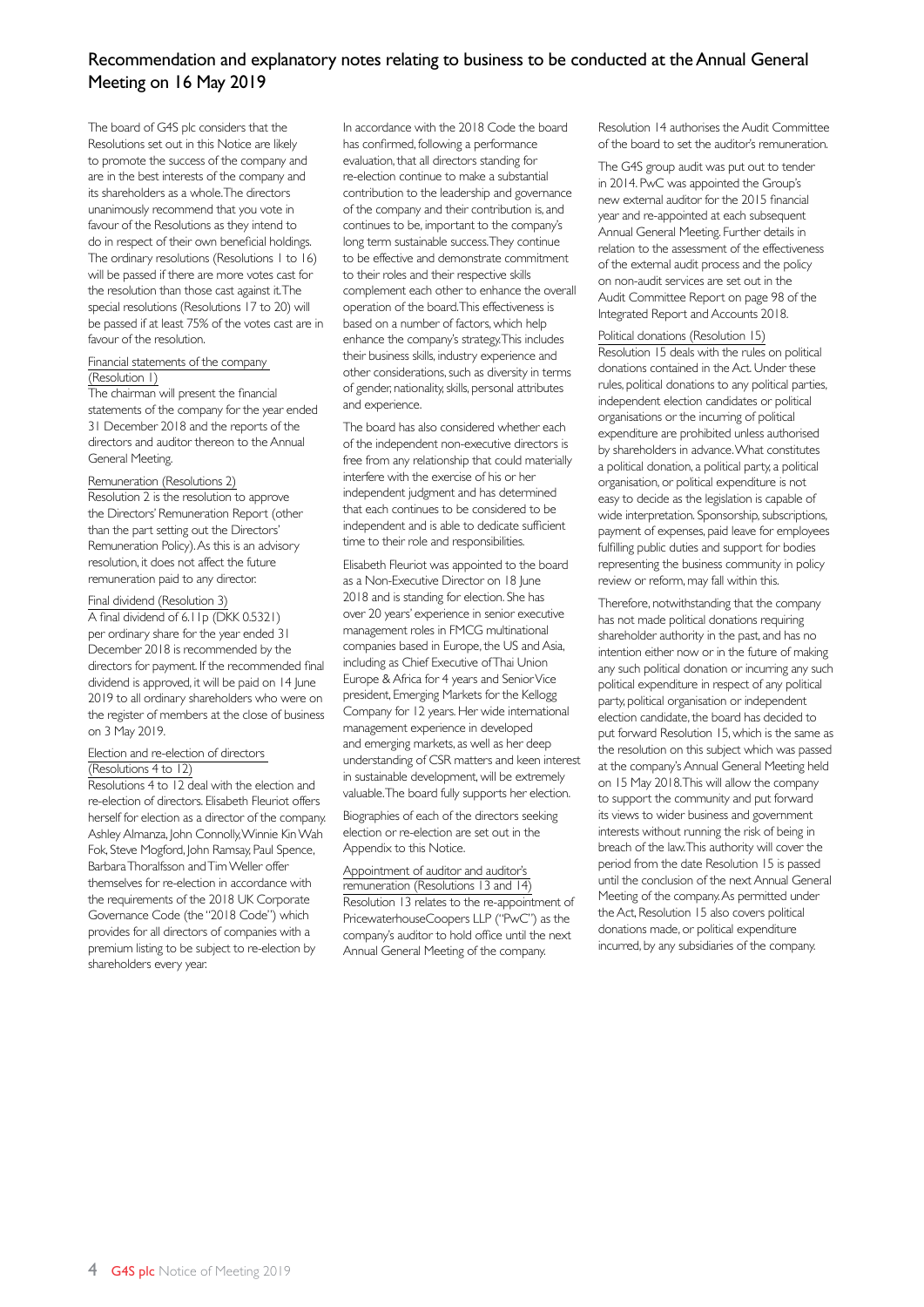#### Authority to allot shares (Resolution 16)

Resolution 16 seeks shareholder approval for the directors to be authorised to allot shares. At the last Annual General Meeting of the company held on 15 May 2018, the directors were given authority to allot ordinary shares in the capital of the company up to a maximum nominal amount of £258,598,000. This authority expires at the end of this year's Annual General Meeting. Of this amount shares up to a nominal amount of £129,299,000 could only be allotted pursuant to a rights issue.

Resolution 16 will, if passed, renew this authority to allot on the same terms as last year's resolution. The board considers it appropriate that the directors be granted the same authority to allot shares in the capital of the company up to a maximum nominal amount of £258,598,000, representing a little under two thirds of the company's issued ordinary share capital as at 1 April 2019 (the latest practicable date prior to publication of this Notice). Of this amount, shares up to a nominal amount of £129,299,000, representing a little under one third of the company's issued ordinary share capital can only be allotted pursuant to a rights issue. The authority will last until the conclusion of the next Annual General Meeting in 2020 or, if earlier, on 15 August 2020. The directors do not have any present intention of exercising this authority.

As at the date of this Notice, the company does not hold any ordinary shares in the capital of the company in treasury. However, the 5,342,225 shares held within the G4S Employee Benefit Trust and referred to on page 200 of the company's Integrated Report and Accounts 2018 (Note 35 to the Consolidated Financial Statements) are accounted for as treasury shares.

Authorities for the Disapplication of Statutory Pre-emption Rights (Resolution 17 and 18) Under section 561 of the Act, if the directors wish to allot shares for cash (other than in connection with an employees' share scheme) they must in the first instance offer them to existing shareholders in proportion to their holdings (a pre-emptive offer). There may be occasions, however, when the directors will need the flexibility to finance business opportunities by the issue of ordinary shares without a pre-emptive offer to existing shareholders. These disapplication authorities are sought in Resolution 17 and Resolution 18 in line with institutional shareholder guidance, and in particular with the Pre-emption Group's Statement of Principles (the "Pre-emption Principles").

Resolution 17 seeks shareholder approval to give the directors authority to allot equity securities in the capital of the company pursuant to the authority granted under Resolution 16 for cash without complying with the preemption rights procedures and requirements in the Act in certain circumstances. This authority will permit the directors to allot:

- (a) equity securities up to a nominal amount of £258,598,000 (representing approximately two thirds of the company's issued share capital) on an offer to existing shareholders. However unless the shares are allotted pursuant to a rights issue (rather than an open offer), the directors may only allot shares up to a nominal amount of £129,299,000 (representing a little under one third of the company's issued share capital) (in each case subject to any adjustments, such as for fractional entitlements and overseas shareholders, as the directors see fit); and
- (b) equity securities up to a maximum nominal value of £19,394,000 representing approximately 5% of the issued ordinary share capital of the company as at 1 April 2019 (the latest practicable date prior to publication of this Notice) otherwise than in connection with an offer to existing shareholders.

Resolution 18, in accordance with the Preemption Principles revised in 2015 (and supplemented in 2016), provides an additional authority for an issue of shares otherwise than in connection with a pre-emptive offer in relation to a further 5% of the company's issued ordinary share capital, provided that the additional 5% authority is used only in connection with an acquisition or specified capital investment which is announced contemporaneously with the issue, or which has taken place in the preceding six-month period and is disclosed in the announcement of the issue. The directors believe that it is appropriate to seek this additional 5% authority in Resolution 18 to give the company the flexibility that this resolution affords.

The directors confirm, in accordance with the Pre-emption Principles, that they do not intend to issue shares for cash representing more than 7.5% of the company's issued ordinary share capital in any rolling three-year period other than to existing shareholders, save as permitted in connection with an acquisition or specified capital investment as described above, without prior consultation with shareholders.

As noted in relation to Resolution 16 above, the directors have no current intention of exercising this authority.

The authorities contained in Resolution 17 and 18 will expire upon the expiry of the general authority conferred by Resolution 16 (i.e. at the conclusion of the next Annual General Meeting of the company or, if earlier, on the 15 August 2020).

Purchase of own shares (Resolution 19) Resolution 19 seeks to renew the company's authority to buy back its own ordinary shares in the market as permitted by the Act. The authority limits the number of shares that could be purchased to a maximum of 155,159,000 (representing a little less than 10% of the company's issued ordinary share capital as at 1 April 2019 (the latest practicable date prior to publication of this Notice) and sets minimum and maximum prices. This authority will expire at the conclusion of the company's Annual General Meeting in 2020.

The directors have no present intention of exercising the authority to purchase the company's ordinary shares but will keep the matter under review, taking into account the financial resources of the company, the company's share price and future funding opportunities. The authority will be exercised only if the directors believe that to do so would result in an increase in earnings per share and would be in the interest of shareholders generally. No shares were purchased pursuant to the equivalent authority granted to the directors at the company's last Annual General Meeting.

As at 1 April 2019 (the latest practicable date prior to the publication of this Notice), there were no options over the ordinary shares in the capital of the company.

# Period of notice for calling general meetings (Resolution 20)

Resolution 20 is a resolution to allow the company to hold general meetings (other than Annual General Meetings) on 14 days' notice.

The minimum notice period permitted by the Act for general meetings (other than Annual General Meetings) is 21 days. However the Act allows companies to reduce this period to 14 days (other than for Annual General Meetings) provided that two conditions are met. The first condition is that the company offers a facility for shareholders to vote by electronic means. This condition is met if the company offers a facility, accessible to all shareholders, to appoint a proxy by means of a website. The second condition is that there is an annual resolution of shareholders approving the reduction of the minimum notice period from 21 days to 14 days.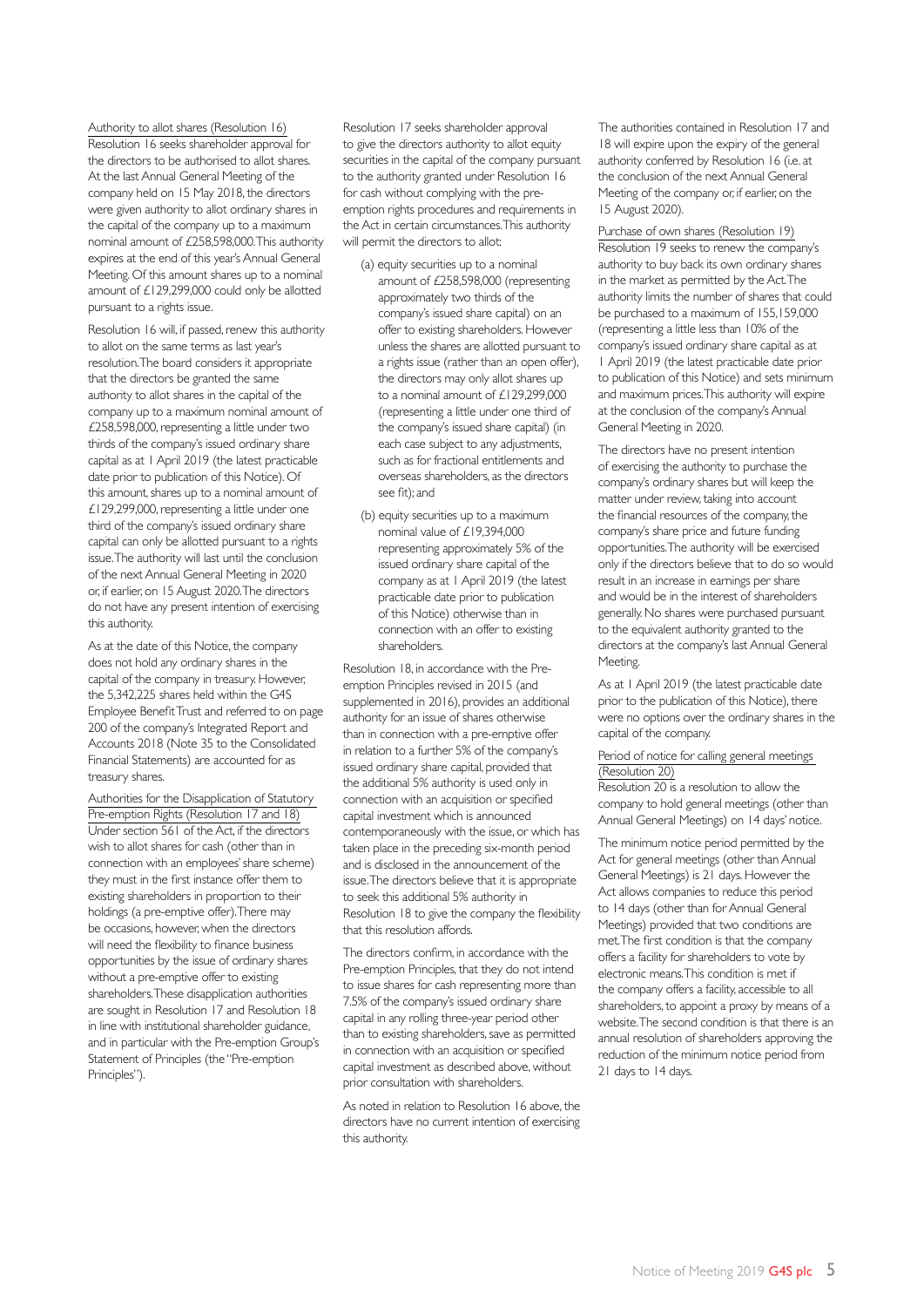# Recommendation and explanatory notes relating to business to be conducted at the Annual General Meeting on 16 May 2019 *continued*

The board is therefore proposing Resolution 20 as a special resolution to approve 14 days as the minimum period of notice for all general meetings of the company other than Annual General Meetings. The approval will be effective until the company's next Annual General Meeting, when it is intended that the approval be renewed.

The board will consider on a case by case basis whether the use of the flexibility offered by the shorter notice period is merited, taking into account the circumstances, including whether the business of the meeting is time sensitive, and will balance that against the need for shareholders to consider their voting decisions, particularly where the proposals concerned are complex and may require more time for proper evaluation.

# Entitlement to attend and vote and to appoint proxies

- 1. To be entitled to attend and vote at the Annual General Meeting (and for the purpose of the determination by the company of the votes they may cast), shareholders must be registered in the Register of Members of the company at 6 pm on 14 May 2019 (or, in the event of any adjournment, at close of business on the date which is two working days before the time of the adjourned meeting). Changes to the Register of Members after the relevant deadline shall be disregarded in determining the rights of any person to attend and vote at the meeting.
- 2. Shareholders are entitled to appoint a proxy to exercise all or any of their rights to attend and to speak and vote on their behalf at the meeting. A shareholder may appoint more than one proxy in relation to the Annual General Meeting provided that each proxy is appointed to exercise the rights attached to a different share or shares held by that shareholder. A proxy need not be a shareholder of the company. Proxy instructions may be given by using the registrar's share portal at signalshares.com.
- 3. In order to be valid, an appointment of proxy must be returned with any power of attorney or any other authority under which it is executed, by one of the following methods: in hard copy form by post to Freepost PXS, 34 Beckenham Road, Beckenham BR3 4ZF; in hard copy form to that address by courier or by hand during usual business hours; or, in the case of CREST members, by utilising the CREST electronic proxy appointment service as described in paragraphs 7 and 8 below. In each case the proxy appointment must be received by the company no later than 12 pm on 14 May 2019. To change your proxy instructions you may submit a new proxy appointment using the method set out above. The deadline for receipt of a proxy appointment also applies in relation to amended instructions. Persons listed on the VP Securities register should follow the instructions on their Voting Request Form.
- 4. The submission of a proxy form, other such instrument or any CREST appointment will not prevent a shareholder attending the Annual General Meeting and voting in person if he/she wishes to do so.
- 5. Any person to whom this Notice is sent who is a person nominated under section 146 of the Act to enjoy information rights (a "Nominated Person") may, under an agreement between him/her and the shareholder by whom he/she was nominated, have a right to be appointed (or to have someone else appointed) as a proxy for the Annual General Meeting. If a Nominated Person has no such proxy appointment right or does not wish to exercise it, he/she may, under any such agreement, have a right to give instructions to the shareholder as to the exercise of voting rights.
- 6. The statement of the rights of shareholders in relation to the appointment of proxies in paragraph 2 above does not apply to Nominated Persons. The rights described in that paragraph can only be exercised by shareholders of the company.
- 7. CREST members who wish to appoint a proxy or proxies through the CREST electronic proxy appointment service may do so by using the procedures described in the CREST Manual (available via euroclear. com/CREST). CREST Personal Members or other CREST sponsored members, and those CREST members who have appointed a service provider(s), should refer to their CREST sponsor or voting service provider(s), who will be able to take the appropriate action on their behalf.
- 8. In order for a proxy appointment or instruction made using the CREST service to be valid, the appropriate CREST message (a "CREST Proxy Instruction") must be properly authenticated in accordance with Euroclear UK & Ireland Limited's specifications and must contain the information required for such instruction, as described in the CREST Manual. The message, regardless of whether it constitutes the appointment of a proxy or is an amendment to the instruction given to a previously appointed proxy must, in order to be valid, be transmitted so as to be received by the issuer's agent (ID RA10) by 12 pm on 14 May 2019. For this purpose, the time of receipt will be taken to be the time (as determined by the time stamp applied to the message by the CREST Application Host) from which the issuer's agent is able to retrieve the message by enquiry to CREST in the manner prescribed by CREST. After this time any change of instructions to proxies appointed through CREST should be communicated to the appointee through other means.
- 9. CREST members and, where applicable, their CREST sponsors or voting service providers should note that Euroclear UK & Ireland Limited does not make available special procedures in CREST for any particular message. Normal system timings and limitations will, therefore, apply in relation to the input of CREST Proxy Instructions. It is the responsibility of the CREST member concerned to take (or, if the CREST member is a CREST personal member, or sponsored member, or has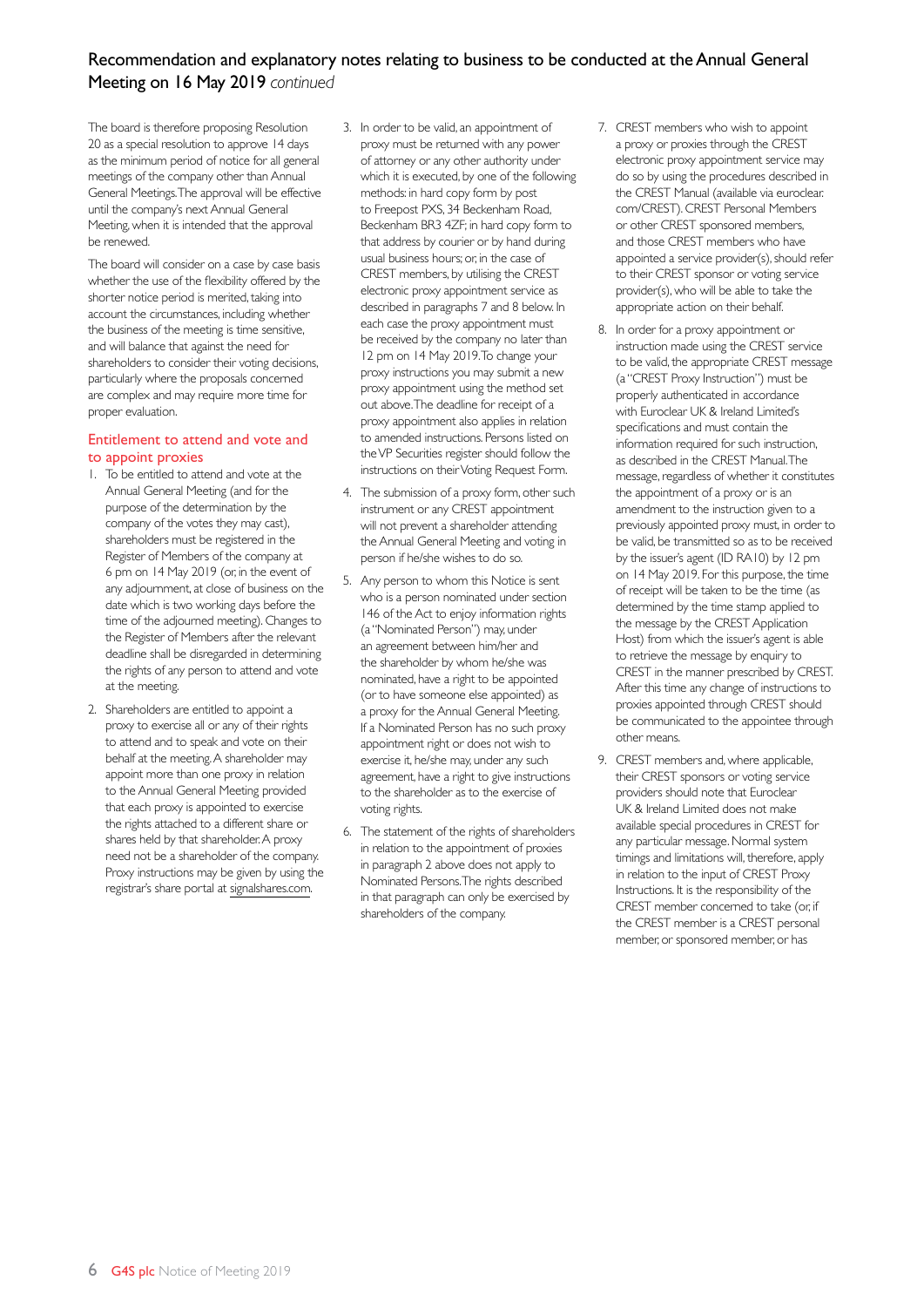appointed a voting service provider, to procure that his CREST sponsor or voting service provider(s) take(s)) such action as shall be necessary to ensure that a message is transmitted by means of the CREST system by any particular time. In this connection, CREST members and, where applicable, their CREST sponsors or voting system providers are referred, in particular, to those sections of the CREST Manual concerning practical limitations of the CREST system and timings.

- 10. The company may treat as invalid a CREST Proxy Instruction in the circumstances set out in Regulation 35(5)(a) of the Uncertificated Securities Regulations 2001.
- 11. Voting on all Resolutions will be conducted by way of a poll rather than a show of hands. This is a more transparent method of voting as shareholders' votes are to be counted according to the number of shares held. As soon as practicable following the Annual General Meeting, the results of the voting at the meeting and the numbers of proxy votes cast for and against and the number of votes actively withheld in respect of each of the Resolutions will be announced via a Regulatory Information Service and also placed on the company's website: g4s.com.
- 12. Any corporation which is a shareholder can appoint one or more corporate representatives who may exercise on its behalf all of its powers as a shareholder provided that they do not do so in relation to the same shares.

## Issued Share Capital

As at 1 April 2019 (being the latest practicable date prior to the publication of this Notice) the company's issued share capital consisted of 1,551,594,436 ordinary shares, carrying one vote each. Therefore, the total voting rights in the company as at 1 April 2019 was 1,551,594,436.

#### Audit Statements

Under section 527 of the Act, members meeting the threshold requirements set out in that section have the right to require the company to publish on a website a statement setting out any matter relating to: (i) the audit of the company's accounts (including the auditor's report and the conduct of the audit) that are to be laid before the Annual General Meeting; or (ii) any circumstance connected with an auditor of the company ceasing to hold office since the previous meeting at which annual accounts and reports were laid in accordance with section 437 of the Act. The company may not require the shareholders requesting any such website publication to pay its expenses in complying with sections 527 or 528 of the Act. Where the company is required to place a statement on a website under section 527 of the Act, it must forward the statement to the company's auditor not later than the time when it makes the statement available on the website. The business which may be dealt with at the Annual General Meeting includes any statement that the company has been required under section 527 of the Act to publish on a website.

#### Information available on website

A copy of this Notice, and other information required by section 311A of the Act, can be found at g4s.com.

Any electronic address or web site address is provided in this Notice solely for the purpose stated expressly herein and may not be used to communicate with the company other than for such purpose. Notwithstanding any telephone number, fax number or email address that appears on this document or elsewhere, neither the company nor Link Asset Services will accept voting instructions received via media other than by post, courier or hand, or by CREST Proxy Instruction in accordance with the notes above.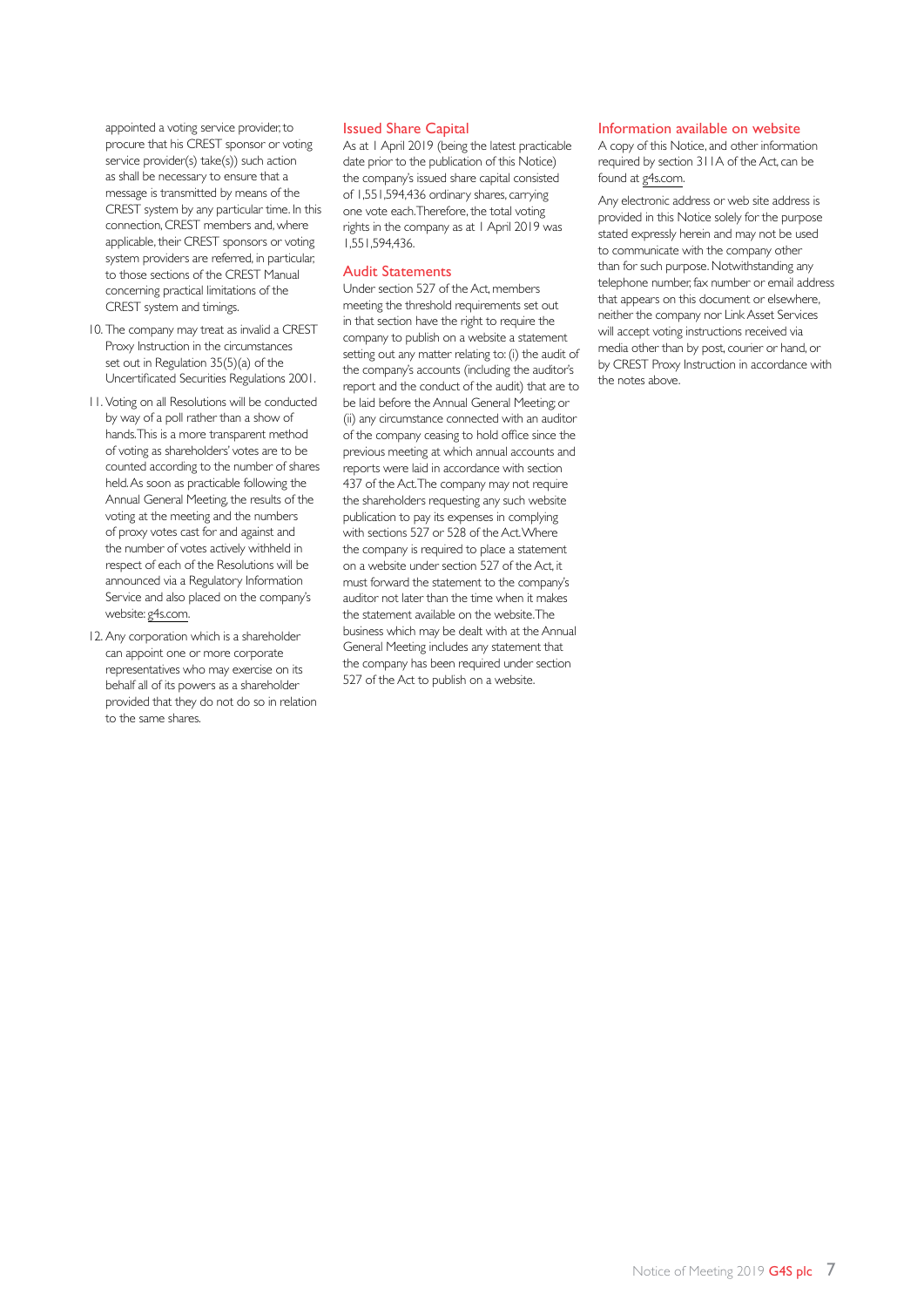#### *Where is the meeting and how do I get there?*

Holiday Inn London Sutton, Gibson Road, Sutton, Surrey, SM1 2RF, UK.

See map on front cover. For more information and for directions please go to ihg.com/ holidayinn/hotels/gb/en/london/lonsu/hoteldetail

#### *Accessibility*

The venue caters for wheelchair users and should you require special parking arrangements for accessibility please contact the venue directly.

#### *What do I need to bring?*

If you are a shareholder and you have received a Notice of Availability letter, you should bring it with you if you wish to attend the Annual General Meeting. If you do not have a Notice of Availability letter you should bring photographic proof of identity.

If you are attending as a proxy of a shareholder, your appointment as a proxy must be with our registrar, Link Asset Services, no later than 12 pm on 14 May 2019. If you are attending as a representative of a corporate shareholder, you must bring the original of a currently dated corporate letter of representation as evidence of your entitlement to attend on behalf of that corporate shareholder. In either case (attending as a proxy of a shareholder or a corporate representative of a corporate shareholder) you should bring photographic proof of identity.

If you hold your shares through a nominee, you must bring photographic proof of identity and evidence of your share ownership in the form of an original of a currently dated corporate letter of representation from your nominee.

#### *What security measures should I expect?*

We thank you in advance for your co-operation with our security staff. Security checks will be carried out on those attending the meeting and you will be asked to pass through our security systems and processes before entering the meeting. Please arrive in good time before the meeting commences to allow sufficient time for checks to be carried out.

Please note that you will not be permitted to take any bags, including handbags and briefcases, into the meeting. Those wishing to attend must be prepared to leave any bags or briefcases in the storage facilities provided.

Cameras, recording equipment and electronic communication equipment (including mobile phones, tablets and laptops) will not be permitted in the meeting and will also need to be placed in the storage facilities available.

Please note we will not permit behaviour which may interfere with anyone's safety or the orderly conduct of the meeting.

Anyone whom the directors, or those appointed by them for the purpose, reasonably believe intends to disrupt the proper business of the meeting may be prohibited from attending the meeting or excluded from it.

#### *May I bring a guest?*

The Annual General Meeting is a private meeting of the shareholders and their properly authorised representatives. Guests are not entitled to attend the meeting as of right but they may be permitted entry at the absolute discretion of the company.

Shareholders wishing to bring a guest must notify the company in advance by contacting the registrar, Link Asset Services, The Registry, 34 Beckenham Road, Beckenham, Kent BR3 4TU (enquiries@linkgroup.co.uk) not later than 12 pm on Tuesday 14 May 2019 who will advise of the company's decision on the request. Any permitted guests will be required to bring photographic proof of identity and to enter the meeting venue at the same time as the shareholder.

#### *May I ask questions at the meeting?*

Any shareholder attending the meeting has the right to ask questions. The company must cause to be answered any such question relating to the business being dealt with at the meeting but no such answer need be given if (a) to do so would interfere unduly with the preparation for the meeting or involve the disclosure of confidential information, (b) the answer has already been given on a website in the form of an answer to a question, or (c) it is undesirable in the interests of the company or the good order of the meeting that the question be answered.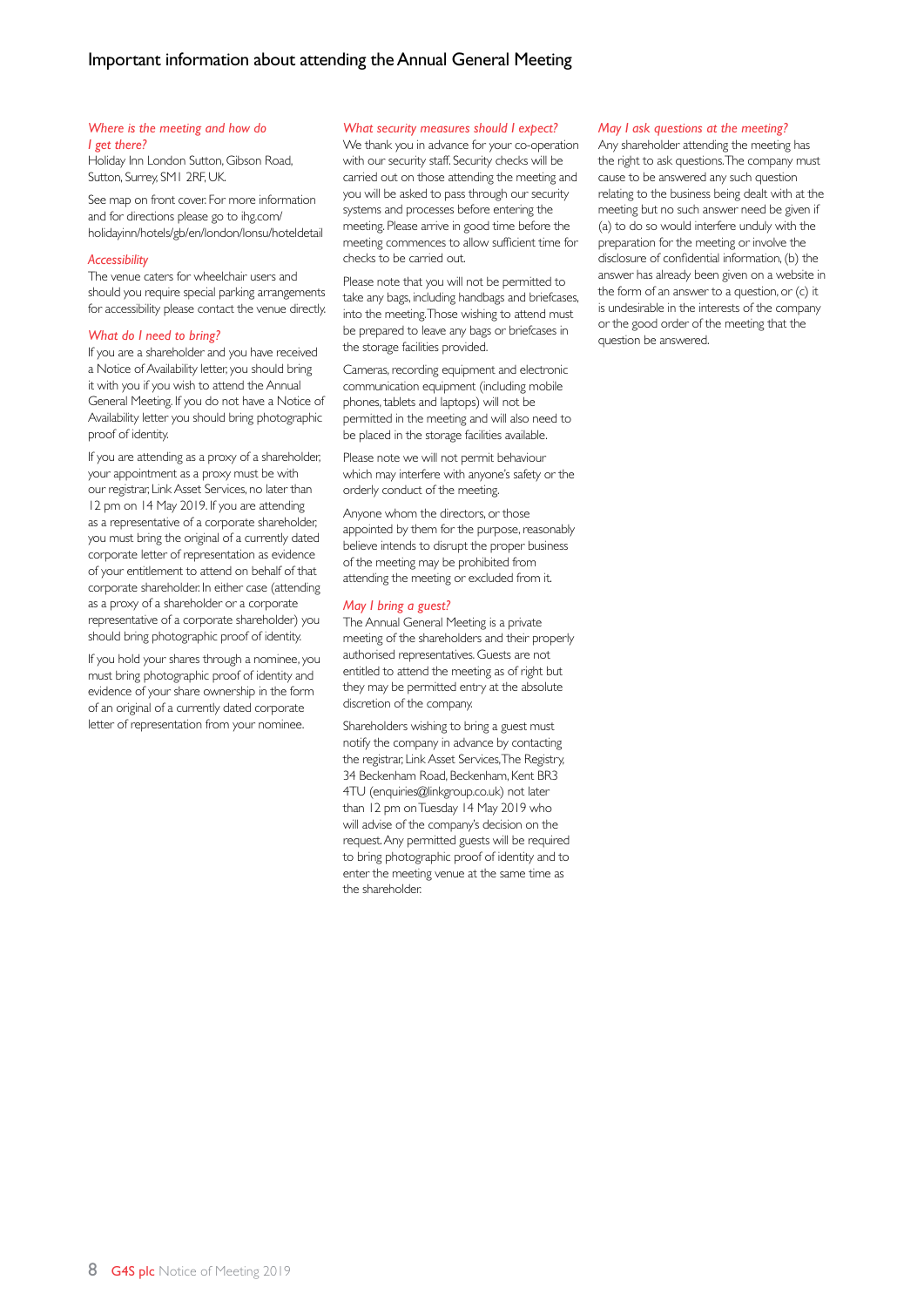

1. John Connolly Non-Executive Director/ Chairman of the board

*Appointment to the board:* June 2012

*Committee membership:* Nomination Committee (chair) and Risk Committee

*Skills and experience:* A chartered accountant with extensive experience working in a global business environment and in sectors with strategic relevance to the Group.

*Career experience:* Spent his career until May 2011 with global professional services firm Deloitte, was Global Managing Director and then Global Chairman between 2007 and 2011. He was Senior Partner and CEO of the UK Partnership from 1999 until his retirement from the firm.

*Current external commitments:* Chairman of the Great Ormond Street Hospital Charity board of trustees and director of a number of private companies.

*Reasons for re-election:* John's strong international business experience and deep understanding of the company and its culture enable him to continue to lead the board effectively and promote a culture of challenge, debate and openness.



2. Ashley Almanza Chief Executive Officer

#### *Appointment to the board:* May 2013 *Committee membership:* Risk Committee

*Skills and experience:* Extensive board and executive management experience in complex international businesses. Holds an MBA from the London Business School.

*Career experience:* Senior executive roles at BG Group from 1993 to 2012, including CFO from 2002 to 2011 and Executive Vice President from 2009 to 2012, during which he led BG Group's UK, European and Central Asian businesses and the group's commercial strategy in Central Asia. Formerly non-executive director (chair of Risk and Audit Committee) of Schroders plc between 2011 and 2016 and Noble Corporation Inc between 2013 and 2018.

*Current external commitments:* Chairman of the International Security Ligue.

*Reasons for re-election:* Ashley's extensive board and executive management experience gained in complex international businesses have equipped him with the skill-set needed to lead G4S through its transformation.



3. Elisabeth Fleuriot Non-Executive Director

**RI** 

Re C

#### *Appointment to the board:* June 2018

*Committee membership:* CSR Committee (chair) and Remuneration Committee

*Skills and experience:* BA in Economy, Finance and Marketing and an MA in Economic Sciences from the Institut d'Etudes Politiques de Paris. Awarded the title of Chevalier de la Legion d'honneur.

*Career experience:* Over 20 years' experience as President and CEO in FMCG multinational companies based in Europe, USA and Asia. Served as CEO of Thai Union Europe & Africa between 2013 and 2017. Prior to this, she spent 12 years with the Kellogg Company, in various roles including Regional President and Senior Vice President Emerging Markets. Earlier in her career she was General Manager, Europe for Yoplait, having spent the first 18 years of her career with the Danone group.

*Current external commitments:* Currently a nonexecutive director of Stora Enso Oyj, a company listed on the Helsinki and Stockholm stock exchanges, board member of a private company investing in foodtech start ups and board member of Fondation Caritas.

*Reasons for election:* Elisabeth's extensive experience of doing business in emerging markets and CSR issues is very relevant to our strongly international business. Her keen interest and deep knowledge of CSR issues are key assets in her role as chair of the CSR Committee. Having recently joined the board, Elisabeth also brings a fresh perspective to the board.



Committee chairman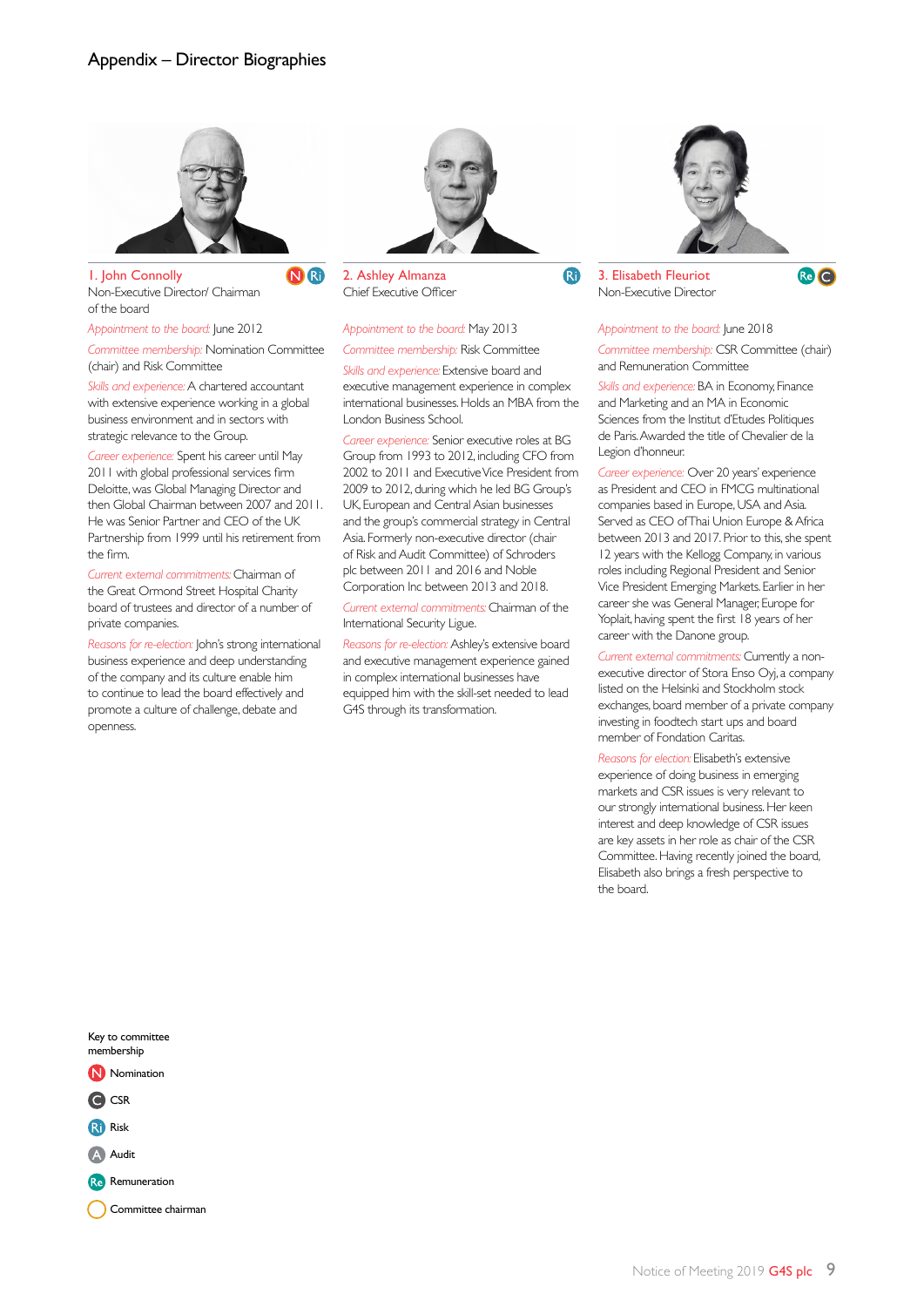**O** Re



4. Winnie Kin Wah Fok Non-Executive Director

*Appointment to the board:* October 2010 *Committee membership:* CSR Committee and Remuneration Committee

*Skills and experience:* An auditor by training, with a Bachelor of Commerce degree from the University of New South Wales, Australia and fellowship or membership of accounting bodies in Australia, Hong Kong and England.

*Career experience:* International board and senior management experience with extensive knowledge of Asian markets and strong involvement in Scandinavia. Involved in management positions in finance, audit and corporate advisory work and has held a wide range of roles in private equity firms with a particular focus in Asia.

*Current external commitments:* Senior advisor to Wallenberg Foundations AB; non-executive director of Volvo Car Corporation; and SEB AB and investment committee member for the HOPU Investment Fund.

*Reasons for re-election:* Winnie's experience of the Chinese and broader Asian markets combined with her international board and senior management experience remain valuable to the board in supporting the development of the business in its fastest growing markets. Further, as the longest serving director on the board, Winnie has a deep understanding of G4S, which provides helpful continuity at a time of significant change for the Group.



5. Steve Mogford Non-Executive Director/Senior Independent Director

*Appointment to the board:* May 2016

*Committee membership:* Audit Committee, Nomination Committee and Risk Committee

*Skills and experience:* First Class BSc Honours Degree in Astrophysics, Maths and Physics from Queen Elizabeth College, University of London. Extensive experience of delivery of complex programmes in the defence, infrastructure and utilities market.

*Career experience:* Served a 30-year career with British Aerospace, later BAE Systems, during which time he held several senior management positions before becoming COO, with particular responsibility for programmes, major projects and customer support, and a member of the BAE Systems plc board. Chief executive of SELEX Galileo for four years prior to joining United Utilities Group plc in 2011 as CEO.

*Current external commitments:* CEO of United Utilities Group plc.

*Reasons for re-election:* A current FTSE 100 CEO with significant experience of complex and transformational projects, Steve's measured and thoughtful contributions bring valuable insight, support and challenge to the board and the management team.



6. John Ramsay Non-Executive Director



*Appointment to the board:* January 2018 *Committee membership:* Audit Committee (chair) and CSR Committee.

*Skills and experience:* A chartered accountant with extensive international experience in innovation-focused businesses.

*Career experience:* Began his career at KPMG and developed his experience in emerging markets, working in Malaysia and Latin America for the manufacturer ICI. In 1993 was appointed Finance Head, Asia Pacific for Zeneca Agrochemicals and later promoted to Global Financial Controller. In 2000 he joined Syngenta AG, as Group Financial Controller, later being promoted to CFO until his retirement in 2016. Whilst at Syngenta he also served as interim CEO for nine months.

*Current external commitments:* Member of the Supervisory Board of Koninkijke DSM N.V and a non-executive director of RHI Magnesita N.V.

*Reasons for re-election:* John has recent and relevant financial knowledge having held finance executive roles for over 20 years, in strongly international businesses prior to joining the Group, which results in his strong and effective leadership of the Audit Committee. His knowledge of emerging markets and experience in innovation-focused businesses allowed him to quickly gain a good understanding of the Group and to make a broad contribution to the board.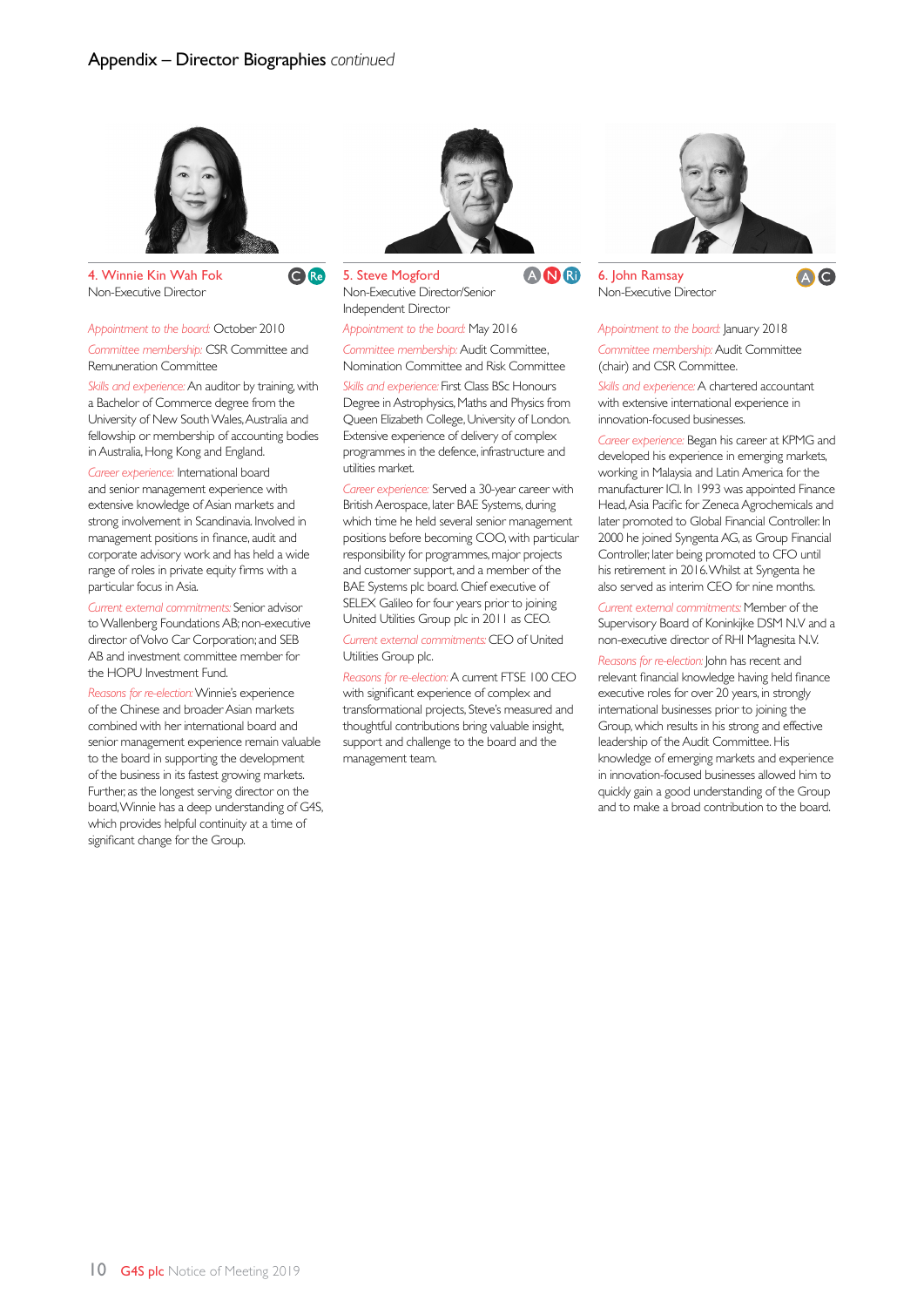

7. Paul Spence Non-Executive Director

*Appointment to the board:* January 2013 *Committee membership:* Risk Committee (chair), Audit Committee and CSR Committee

RiAO

*Skills and experience:* Degree in economics and decision science from the Wharton School, University of Pennsylvania. In-depth knowledge of outsourcing in both the public and private sectors and extensive international experience in emerging markets.

*Career experience:* Served a 30-year career with Capgemini, starting as managing partner of mid-Atlantic information and technology for Ernst & Young. He went on to gain significant international experience for 16 years as managing partner of Ernst & Young Consulting Australia, CEO of Capgemini Ernst & Young in Asia and then CEO in the UK. Then served on Capgemini's executive management committee for eight years as deputy group CEO and then CEO of Capgemini Global Outsourcing Services.

*Current external commitments:* Non-executive director of Actual Experience plc.

*Reasons for re-election:* Paul's experience in government and large outsourcing contracts as well as his experience and knowledge of the US, one of the Group's largest markets remains very valuable. Paul also has a strong technology background, which continues to be ever more relevant to the Group and in his role of chairman of the Risk Committee. As a long-serving board member, Paul has developed a deep knowledge and understanding of the Group.



8. Barbara Thoralfsson Non-Executive Director

*Appointment to the board:* July 2016

and Remuneration Committee

and Scandinavia.

board interractions.

*Committee membership:* Nomination Committee

*Skills and experience:* MBA in marketing and finance, Columbia University, New York and a BA in psychology, Duke University, North Carolina. International executive with experience using technology to meet customers' needs and develop new business models. Strong knowledge of North America, Latin America

*Career experience:* After an early career in marketing in North America, held senior management roles in the consumer goods and telecommunications sectors including CEO of NetCom ASA, Norway's second largest mobile network operator. Extensive non-executive experience with global companies including several international technology companies. *Current external commitments:* Non-executive director of Svenska Cellulosa Aktiebolaget SCA (publ), Essity Aktiebolag (publ) and Hilti AG. *Reasons for re-election:* Barbara's strategic focus and technology background allow her to make a valuable contribution to the Group as it continues to focus on growing its technology enabled security proposition and rely ever more on innovation. Barbara's strong focus on customer service, interest in marketing and experience of emerging markets also enrich

# N<sub>Re</sub>



9. Tim Weller Chief Financial Officer **a** 

*Appointment to the board:* October 2016 having previously served as non-executive director since April 2013.

*Committee membership:* Risk Committee

*Skills and experience:* BSc (Hons) Engineering Science degree from the University of Exeter. An accountant by training and a Fellow of the Institute of Chartered Accountants in England and Wales with significant experience of the energy and utilities sectors.

*Career experience:* Joined KPMG in 1985, rising to partnership in 1997 before joining Granada plc as director of financial control. Held CFO positions with Innogy, a leading integrated energy company at the time, RWE Thames Water and United Utilities Group plc. Was CFO of Cable & Wireless Worldwide plc between 2010 and 2011 and CFO of Petrofac Limited between 2011 and October 2016.

*Current external commitments:* Non-executive director of the Carbon Trust.

*Reasons for re-election:* A seasoned CFO with significant experience gained in large international companies, Tim has a wealth of knowledge of complex businesses. He also served as a non-executive director of G4S plc from April 2013 until his appointment as CFO in October 2016. The result is a unique combination of in-depth understanding of the workings of the board and knowledge of the Group.

Key to committee membership N Nomination C CSR Ri**n** Risk A Audit

Re Remuneration

Committee chairman